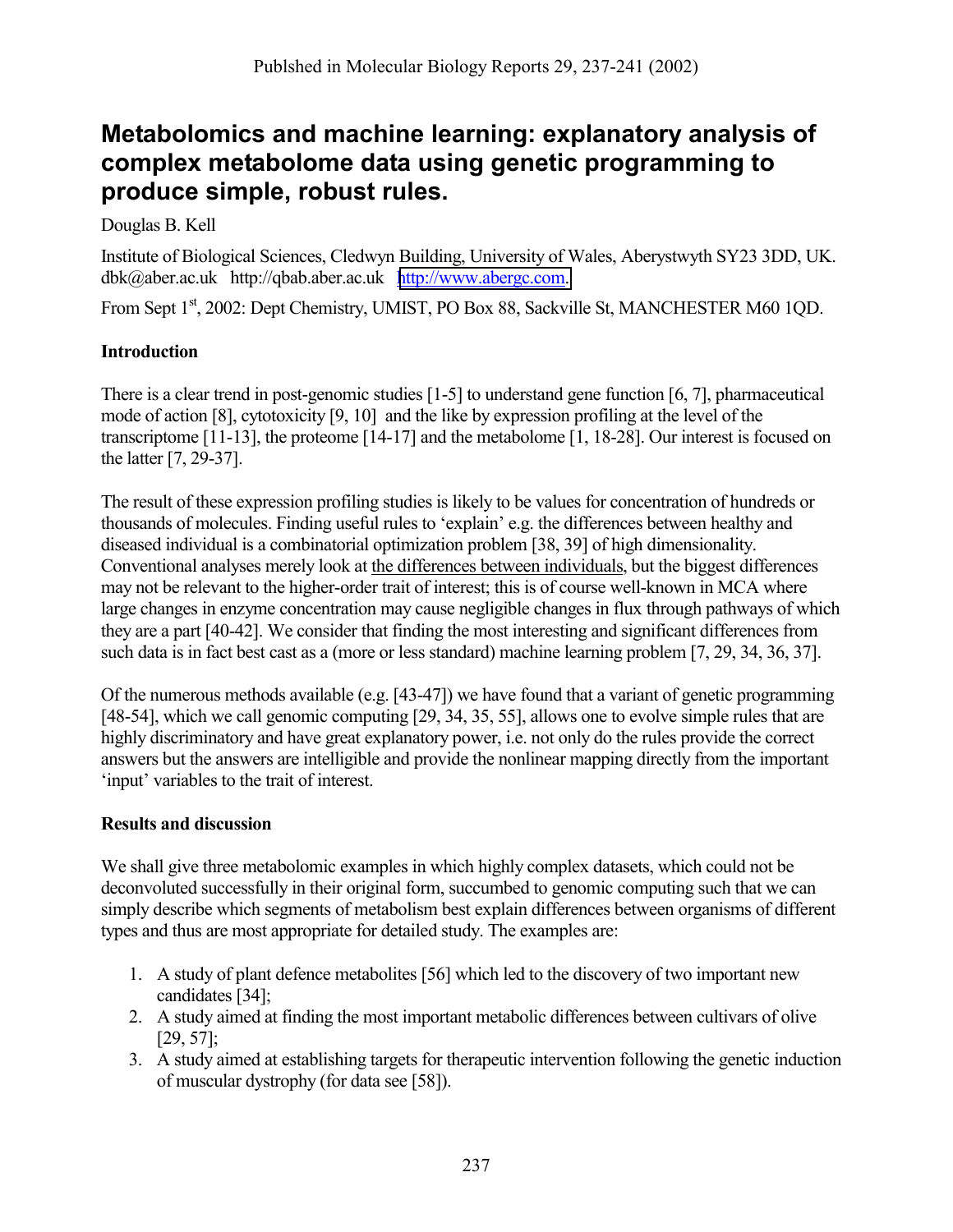We discuss case number 1 in detail. This was a 'transgene discovery' problem in which we measured a series of metabolites via HPLC and used these as the inputs to a Genetic Program designed to find a rule which would tell from the metabolome data whether the transgene of interest was present or absent. The experiment was also aimed at investigating the biosynthesis and function of salicylic acid in plant defense by the expression of a salicylate hydroxylase enzyme to block accumulation [56].

Salicylic acid has been known for many years to play a key role in defence mechanisms in many plants and is associated specifically with the hypersensitive response (HR) and the phenomenon of Systemic Acquired Resistance (SAR; [59-62]. A bacterial gene encoding the enzyme salicylate hydroxylase (SH-L) expressed from the CaMV 35S promoter has provided a useful tool to block SA accumulation in transgenic tobacco [56, 60, 61]. Six-week old transgenic tobacco plants (35S-SH-L) and control plants (Samsum NN) were inoculated with Tobacco Mosaic Virus (TMV) at a temperature (32ºC) nonpermissive for the hypersensitive response [61, 63]. Under these conditions the TMV can replicate and spread without inducing lesion formation. Following a shift to a permissive temperature (24ºC) the HR is induced synchronously, with cell death visible after 8 hours. Leaf tissue from TMV-inoculated, temperature-shifted plants was sampled at different time points (0-24h), flash frozen in liquid  $N_2$ , extracted in 90% methanol, dried, partitioned with dichloromethane and then analysed by HPLC using standard procedures [56]. A total of 48 peaks  $(V1 - V48)$  from the HPLC traces were digitized and integrated using standard software provided with the instrument, and a total of 36 samples studied.

The metabolite peak values were used as inputs to the Genomic Computing software Gmax-bio (Aber Genomic Computing, Unit 8, Science Park, Aberystwyth SY23 3AH, UK), with the presence or absence of SH-L in the genotype being encoded 1 or 0.

One of many rules which evolved could be written as follows:

 $SCORE = Sqrt(V37/V24) + Sqrt(V30/(V24+V42))$ ; Probability that plant contains the transgene = 1 /  $(1 + \text{Exp}(-6.046777 + \text{SCORE} * 1.872833))).$ 

This rule had an accuracy of more than 95%. A power of genomic computing is that it ranks variables in order of their utility in successful rules. The top 3 variables are peaks 24, 30 and 42, and peak 24 is indeed salicylate (though the computational analysis was done single-blind so this was not known to the author). The other two variables, previously unheralded in this field, are now under active study as major new components of the plant defence response. Thus the GP discovered not only what differences there were but which were important to the biological pathway of interest, and turned metabolomic data into biochemical knowledge.

1. Oliver, D. J., Nikolau, B. & Wurtele, E. S. (2002) Functional genomics: high-throughput mRNA, protein, and metabolite analyses, *Metab Eng. 4*, 98-106.

2. Delneri, D., Brancia, F. L. & Oliver, S. G. (2001) Towards a truly integrative biology through the functional genomics of yeast, *Curr. Op. Biotechnol. 12*, 87-91.

3. Paton, N. W., Khan, S. A., Hayes, A., Moussouni, F., Brass, A., Eilbeck, K., Goble, C. A., Hubbard,

S. J. & Oliver, S. G. (2000) Conceptual modelling of genomic information, *Bioinformatics. 16*, 548-557. 4. Brent, R. (2000) Genomic biology, *Cell. 100*, 169-183.

5. Brent, R. (1999) Functional genomics: Learning to think about gene expression data, *Current Biology. 9*, R338-R341.

6. Hughes, T. R., Marton, M. J., Jones, A. R., Roberts, C. J., Stoughton, R., Armour, C. D., Bennett, H. A., Coffey, E., Dai, H. Y., He, Y. D. D., Kidd, M. J., King, A. M., Meyer, M. R., Slade, D., Lum, P. Y., Stepaniants, S. B., Shoemaker, D. D., Gachotte, D., Chakraburtty, K., Simon, J., Bard, M. & Friend, S. H. (2000) Functional discovery via a compendium of expression profiles, *Cell. 102*, 109-126.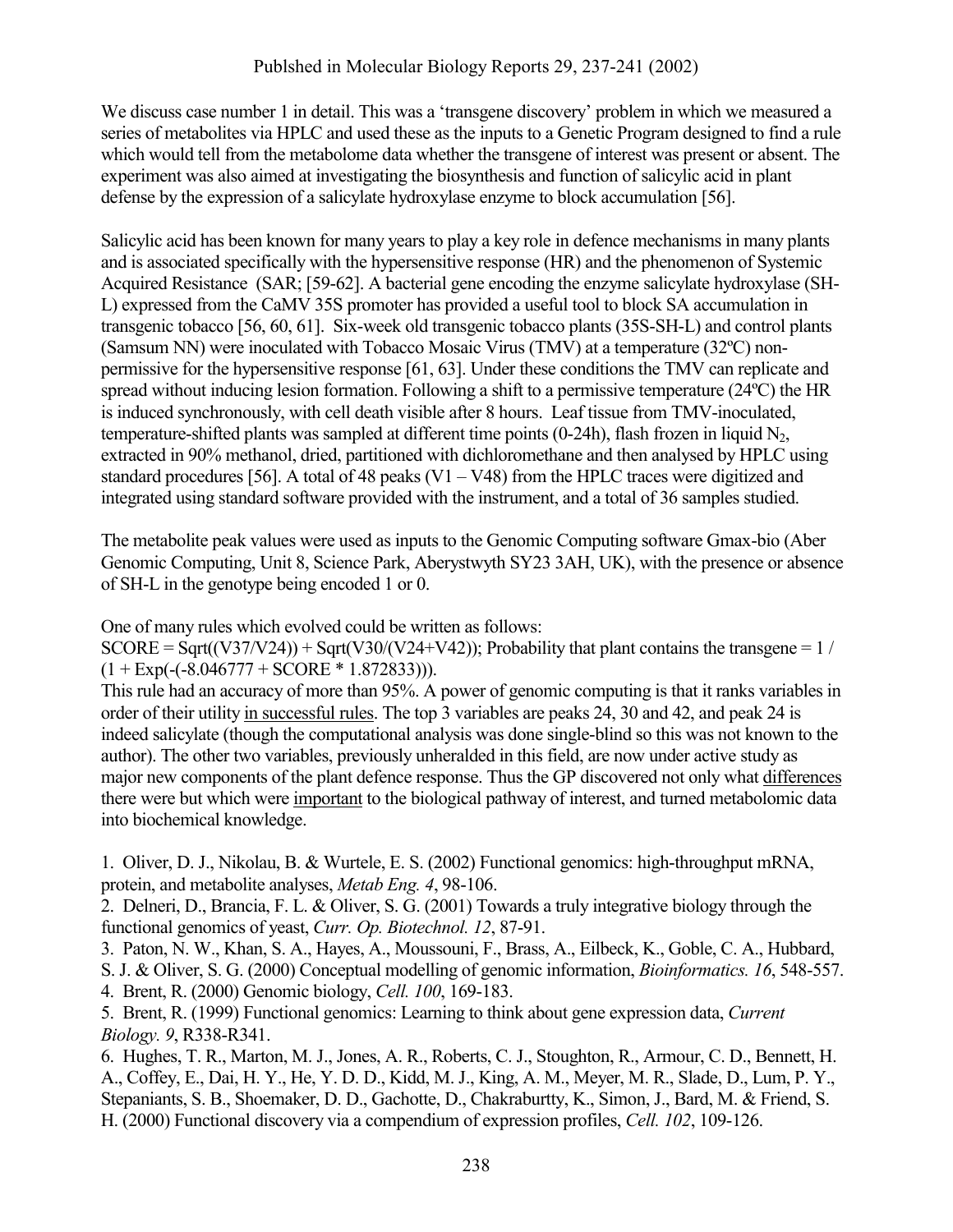7. Kell, D. B. & King, R. D. (2000) On the optimization of classes for the assignment of unidentified reading frames in functional genomics programmes: the need for machine learning., *Trends Biotechnol. 18*, 93-98.

8. Aranibar, N., Singh, B. K., Stockton, G. W. & Ott, K.-H. (2001) Automated mode-of-action detection by metabolic profiling, *Biochem. Biophys. Res. Commun. 286*, 150-155.

9. Pennie, W. D., Tugwood, J. D., Oliver, G. J. & Kimber, I. (2000) The principles and practice of toxigenomics: applications and opportunities, *Toxicol Sci. 54*, 277-83.

10. Nuwaysir, E. F., Bittner, M., Trent, J., Barrett, J. C. & Afshari, C. A. (1999) Microarrays and toxicology: The advent of toxicogenomics, *Molecular Carcinogenesis. 24*, 153-159.

11. Deyholos, M. K. & Galbraith, D. W. (2001) High-density microarrays for gene expression analysis, *Cytometry. 43*, 229-238.

12. Gasch, A. P., Spellman, P. T., Kao, C. M., Carmel-Harel, O., Eisen, M. B., Storz, G., Botstein, D. & Brown, P. O. (2000) Genomic expression programs in the response of yeast cells to environmental changes, *Molecular Biology of the Cell. 11*, 4241-4257.

13. DeRisi, J. L., Iyer, V. R. & Brown, P. O. (1997) Exploring the metabolic and genetic control of gene expression on a genomic scale, *Science. 278*, 680-686.

14. Kodadek, T. (2001) Protein microarrays: prospects and problems, *Chem. Biol. 8*, 105-115.

15. Mann, M., Hendrickson, R. C. & Pandey, A. (2001) Analysis of proteins and proteomes by mass spectrometry, *Annu. Rev. Biochem. 70*, 437-473.

16. Link, A. J. (1999) *2-D proteome analysis protocols*, Humana Press, Totowa, NJ.

17. Wilkins, M. R., Williams, K. L., Appel, R. D. & Hochstrasser, D. F. (1997) *Proteome research: new frontiers in functional genomics*, Springer, Berlin.

18. Fiehn, O. (2002) Metabolomics: the link between genotypes and phenotypes, *Plant Mol. Biol. 48*, 155-171.

19. Weckwerth, W. & Fiehn, O. (2002) Can we discover novel pathways using metabolomic analysis?, *Curr Opin Biotechnol. 13*, 156-60.

20. ter Kuile, B. H. & Westerhoff, H. V. (2001) Transcriptome meets metabolome: hierarchical and metabolic regulation of the glycolytic pathway, *FEBS Letters. 500*, 169-171.

21. Fiehn, O., Kloska, S. & Altmann, T. (2001) Integrated studies on plant biology using multiparallel techniques, *Curr. Opin. Biotechnol. 12*, 82-6.

22. Tomita, M. (2001) Whole-cell simulation: a grand challenge of the 21st century, *Trends Biotechnol. 19*, 205-10.

23. Kose, F., Weckwerth, W., Linke, T. & Fiehn, O. (2001) Visualizing plant metabolomic correlation networks using clique-metabolite matrices, *Bioinformatics. 17*, 1198-208.

24. Fiehn, O., Kopka, J., Dormann, P., Altmann, T., Trethewey, R. N. & Willmitzer, L. (2000) Metabolite profiling for plant functional genomics, *Nature Biotechnol. 18*, 1157-1161.

25. Trethewey, R. N. (2001) Gene discovery via metabolic profiling, *Curr. Op. Biotechnol. 12*, 135- 138.

26. Trethewey, R. N., Krotzky, A. J. & Willmitzer, L. (1999) Metabolic profiling: a Rosetta Stone for genomics?, *Curr. Op. Plant Biol. 2*, 83-85.

27. Lindon, J. C., Nicholson, J. K., Holmes, E. & Everett, J. R. (2000) Metabonomics: Metabolic processes studied by NMR spectroscopy of biofluids, *Concepts in Magnetic Resonance. 12*, 289-320.

28. Nicholson, J. K., Lindon, J. C. & Holmes, E. (1999) 'Metabonomics': understanding the metabolic responses of living systems to pathophysiological stimuli via multivariate statistical analysis of biological NMR spectroscopic data, *Xenobiotica. 29*, 1181-1189.

29. Kell, D. B., Giansante, L. & Bianchi, G. (2002) Metabolic profiling and machine learning: the development by genomic computing of simple explanatory rules for the discrimination of Italian olive oils from their metabolic profiles, *Eur. J. Lipid Sci. Technol. submitted*.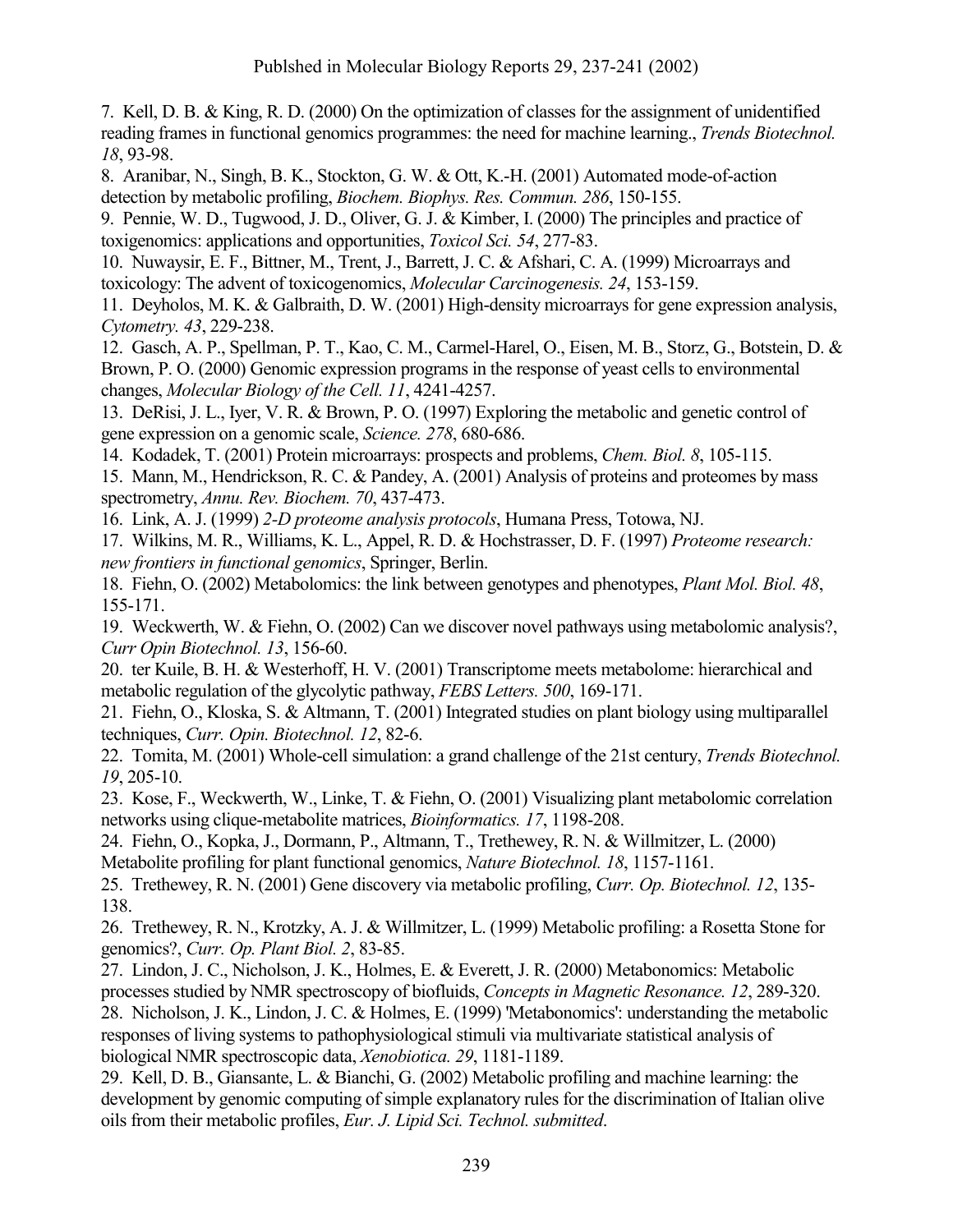30. Raamsdonk, L. M., Teusink, B., Broadhurst, D., Zhang, N., Hayes, A., Walsh, M., Berden, J. A., Brindle, K. M., Kell, D. B., Rowland, J. J., Westerhoff, H. V., van Dam, K. & Oliver, S. G. (2001) A functional genomics strategy that uses metabolome data to reveal the phenotype of silent mutations, *Nature Biotechnol. 19*, 45-50.

31. Johnson, H. E., Gilbert, R. J., Winson, M. K., Goodacre, R., Smith, A. R., Rowland, J. J., Hall, M. A. & Kell, D. B. (2000) Explanatory analysis of the metabolome using genetic programming of simple, interpretable rules, *Genetic Progr. Evolvable Machines. 1*, 243-258.

32. Gilbert, R. J., Johnson, H. E., Winson, M. K., Rowland, J. J., Goodacre, R., Smith, A. R., Hall, M. A. & Kell, D. B. (1999) Genetic programming as an analytical tool for metabolome data. in *Latebreaking papers of EuroGP-99* (Langdon, W. B., Poli, R., Nodin, P. & Fogarty, T., eds) pp. 23-33, Software Engineering, CWI, Amsterdam.

33. Kell, D. B. & Mendes, P. (2000) Snapshots of systems: metabolic control analysis and biotechnology in the post-genomic era in *Technological and Medical Implications of Metabolic Control Analysis* (Cornish-Bowden, A. & Cárdenas, M. L., eds) pp. 3-25 (and see

[http://qbab.aber.ac.uk/dbk/mca99.htm\),](http://qbab.aber.ac.uk/dbk/mca99.htm)) Kluwer Academic Publishers, Dordrecht.

34. Kell, D. B., Darby, R. M. & Draper, J. (2001) Genomic computing: explanatory analysis of plant expression profiling data using machine learning, *Plant Physiol. 126*, 943-951.

35. Kell, D. B. (2002) Defence against the flood: a solution to the data mining and predictive modelling challenges of today, *Bioinformatics World (part of Scientific Computing News). Issue 1*, 16-18.

36. McGovern, A. C., Broadhurst, D., Taylor, J., Gilbert, R. J., Kaderbhai, N., Winson, M. K., Small, D. A. P., Rowland, J. J., Kell, D. B. & Goodacre, R. (2002) Monitoring of complex industrial bioprocesses for metabolite concentrations using modern spectroscopies and machine learning: application to gibberellic acid production., *Biotechnol. Bioengi.. 78*, 527-528.

37. Ellis, D. I., Broadhurst, D., Kell, D. B., Rowland, J. J. & Goodacre, R. (2002) Rapid and quantitative detection of the microbial spoilage of meat using Fourier-Transform infrared spectroscopy and machine learning, *Appl. Env. Microbiol. 68*, 2822-2888.

38. Papadimitrou, C. H. & Steiglitz, K. (1998) *Combinatorial optimization: algorithms and complexity*, Dover Publications, Mineola, NY.

39. Cook, W. J., Cunningham, W. H., Pulleyblank, W. R. & Schrijver, A. (1998) *Combinatorial Optimization*, Wiley-Interscience, New York.

40. Fell, D. A. (1998) Increasing the flux in metabolic pathways: A metabolic control analysis perspective, *Biotechnol. Bioeng. 58*, 121-124.

41. Cornish-Bowden, A., Hofmeyr, J.-H. S. & Cárdenas, M. L. (1995) Strategies for manipulating metabolic fluxes in biotechnology, *Bioorg. Chem. 23*, 439-449.

42. Westerhoff, H. V. & Kell, D. B. (1996) What BioTechnologists knew all along...?, *J. Theoret. Biol. 182*, 411-420.

43. Mitchell, T. M. (1997) *Machine learning*, McGraw Hill, New York.

44. Michie, D., Spiegelhalter, D. J. & Taylor, C. C. (1994) *Machine learning: neural and statistical classification*, Ellis Horwood, Chichester.

45. Quinlan, J. R. (1993) *C4.5: programs for machine learning*, Morgan Kaufmann, San Mateo, CA.

46. Hastie, T., Tibshirani, R. & Friedman, J. (2001) *The elements of statistical learning: data mining, inference and prediction*, Springer-Verlag, Berlin.

47. Duda, R. O., Hart, P. E. & Stork, D. E. (2001) *Pattern classification, 2nd ed.*, John Wiley, London.

48. Langdon, W. B. & Poli, R. (2001) *Foundations of genetic programming*, Springer-Verlag, Berlin.

49. Koza, J. R., Bennett, F. H., Keane, M. A. & Andre, D. (1999) *Genetic Programming III :* 

*Darwinian Invention and Problem Solving*, Morgan Kaufmann, San Francisco.

50. Banzhaf, W., Nordin, P., Keller, R. E. & Francone, F. D. (1998) *Genetic programming: an introduction*, Morgan Kaufmann, San Francisco.